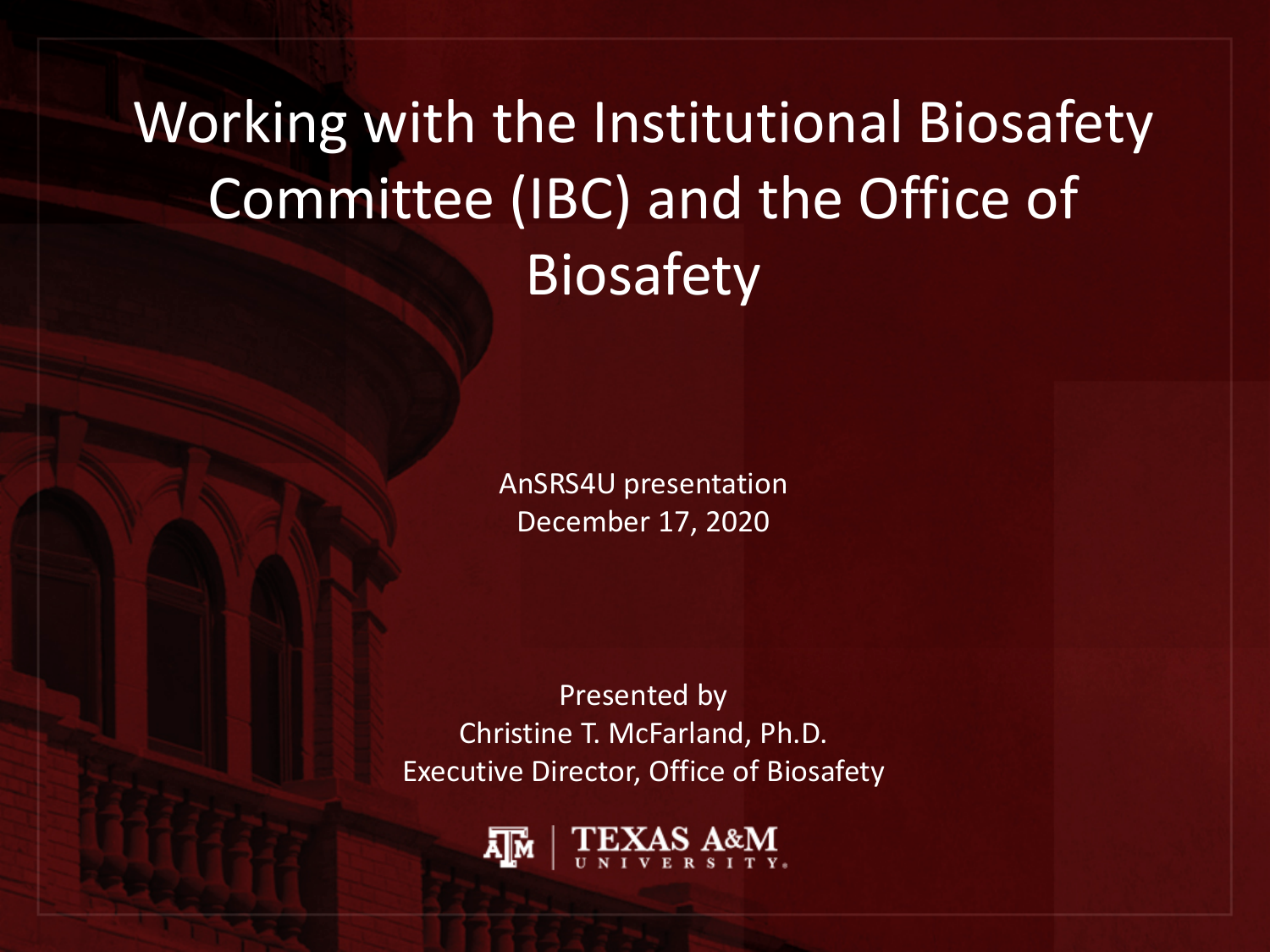### Office of Biosafety

- Includes three distinct (overlapping programs): Biosafety Program, Biosafety Occupational Health Program, and the Select Agent Program
- Serves as a liaison between the research community and the Institutional Biosafety Committee (IBC) and provides administrative support to the IBC
- Provide compliance interface with other offices including SRS, Export Controls, AWO, & HRPP
- Protects the Institution and promotes the safety of researchers and the community by ensuring compliance with all applicable laws and regulations applying to the use of biohazards

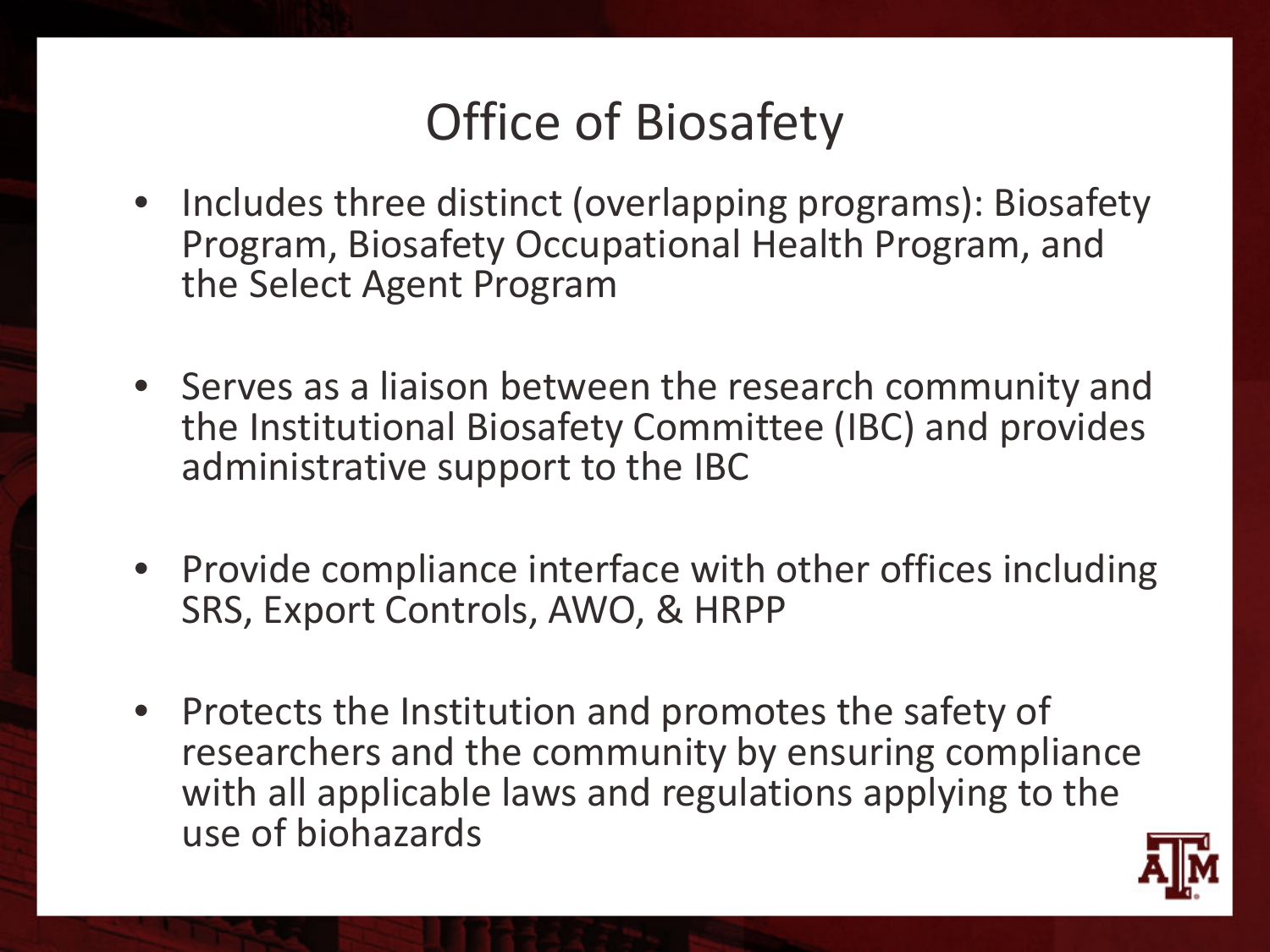### Institutional Oversight of Biohazards

Requires compliance with:

- **System Regulation 15.99.06: Use of Biohazards in Research, Teaching and Testing**
- **University Rule 15.99.06.M1: Use of Biohazards, Biological Toxins, and Recombinant DNA and Dual Use Research of Concern**

Activities (i.e., research, teaching or testing) with biohazards require Institutional oversight in the form of Institutional Biosafety Committee (IBC) review and approval.



At TAMU, the IBC must review and approve all activities involving the use of biohazards **prior to their initiation**.

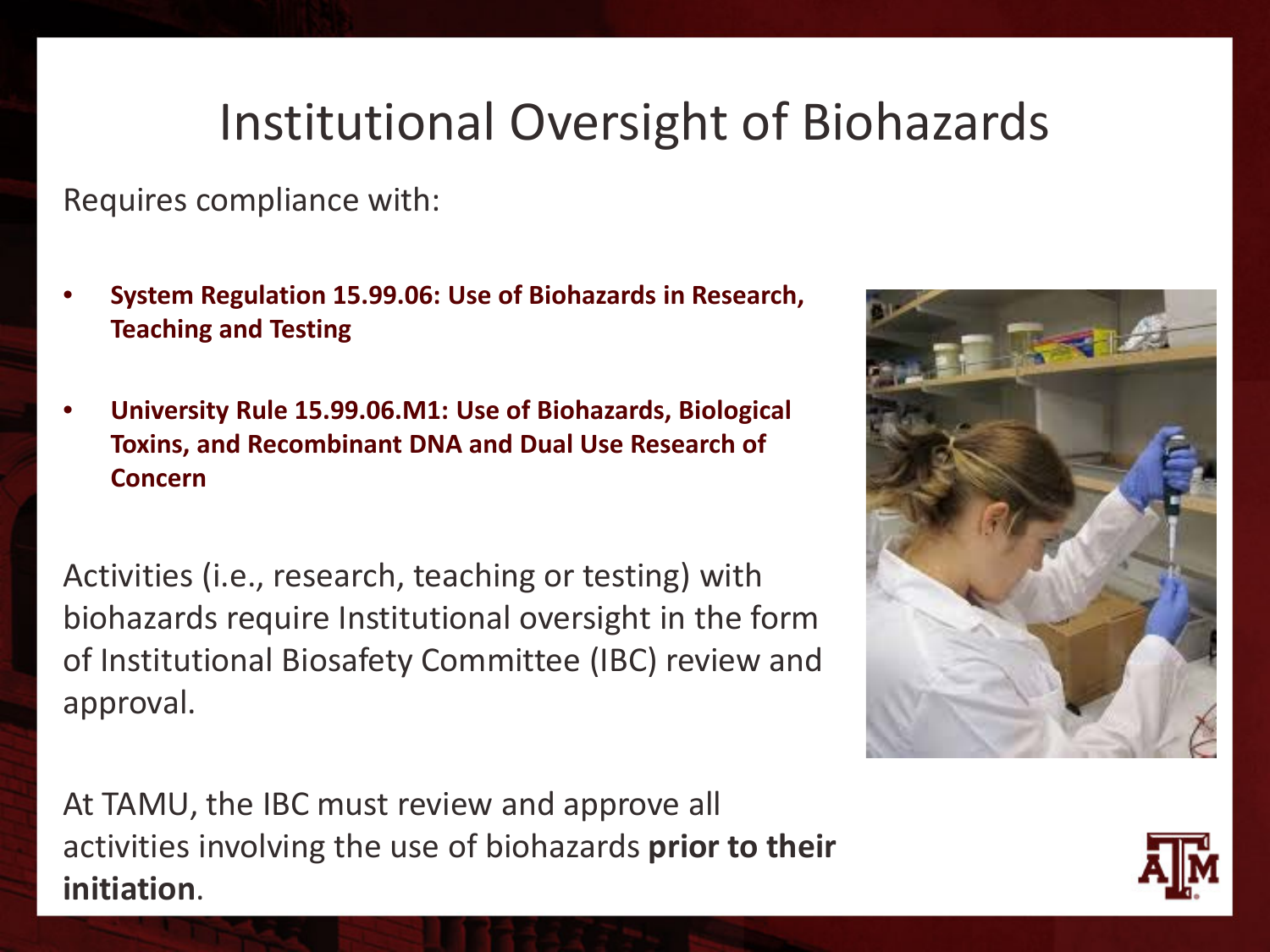Activities with biohazards must be conducted following criteria established in the most current versions of federal or state documents, requirements and laws including:

- NIH Guidelines for Research Involving Recombinant or Synthetic Nucleic Acid Molecules (*NIH Guidelines*)
- PHS/CDC/NIH "Biosafety in Microbiological and Biomedical Laboratories" (BMBL)
- Federal Select Agent Regulations
	- » 42 CFR Part 73 (Public Health)
	- » 7 CFR Part 331 (Agriculture)
	- » 9 CFR Part 121 (Animals and Animal Health





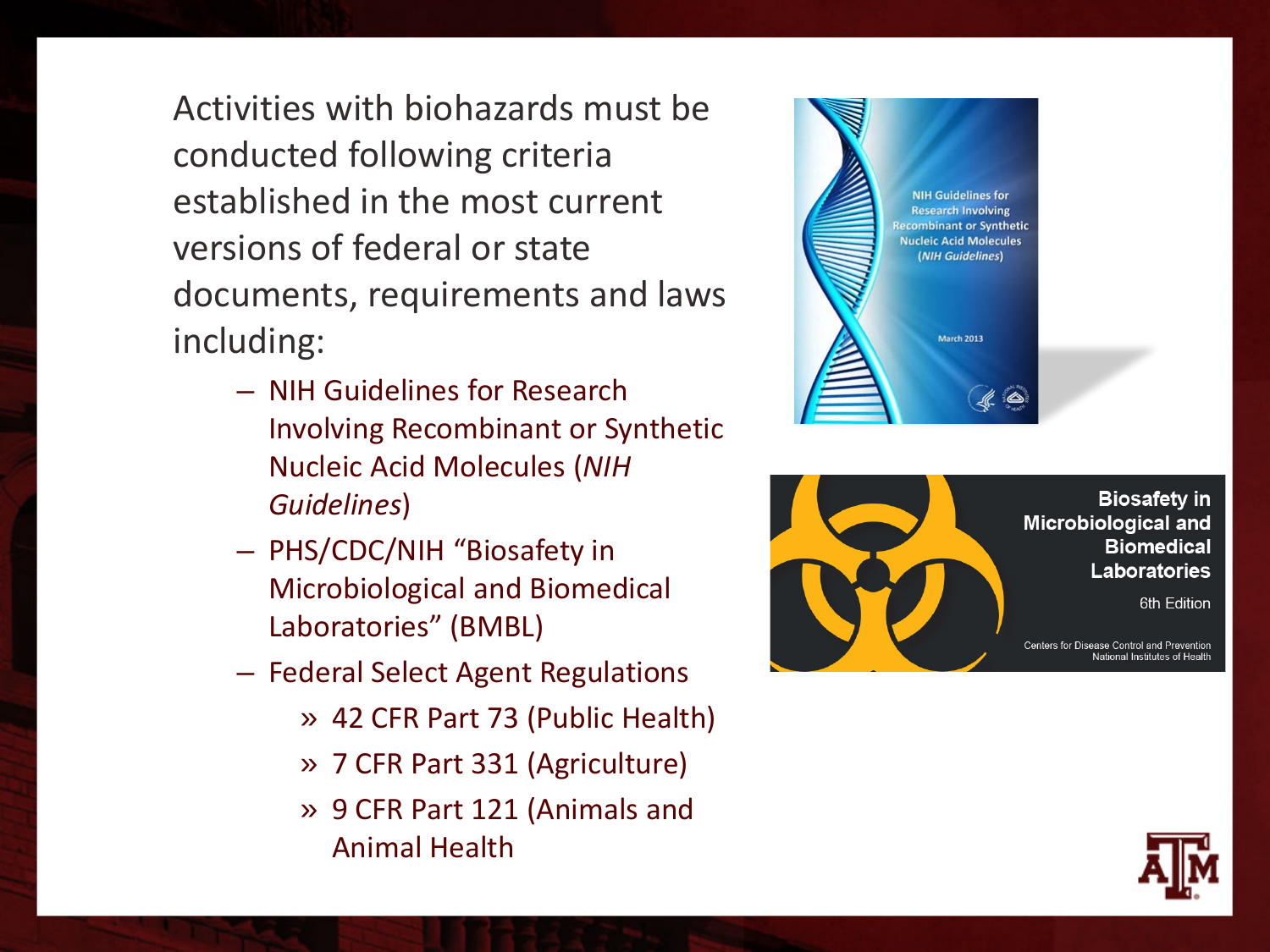### Biohazardous materials are defined as:

- Bacteria, viruses, parasites, fungi, protozoa and prions that may cause disease in humans, animals or plants
- Toxins of biological origin (as defined in the BMBL)
- Human (and non-human primate) blood, tissues, or cell lines, including commercially available cell lines
- Recombinant DNA, RNA, or synthetic nucleic acids (as defined in the *NIH Guidelines*), including the creation of transgenic plants or animals



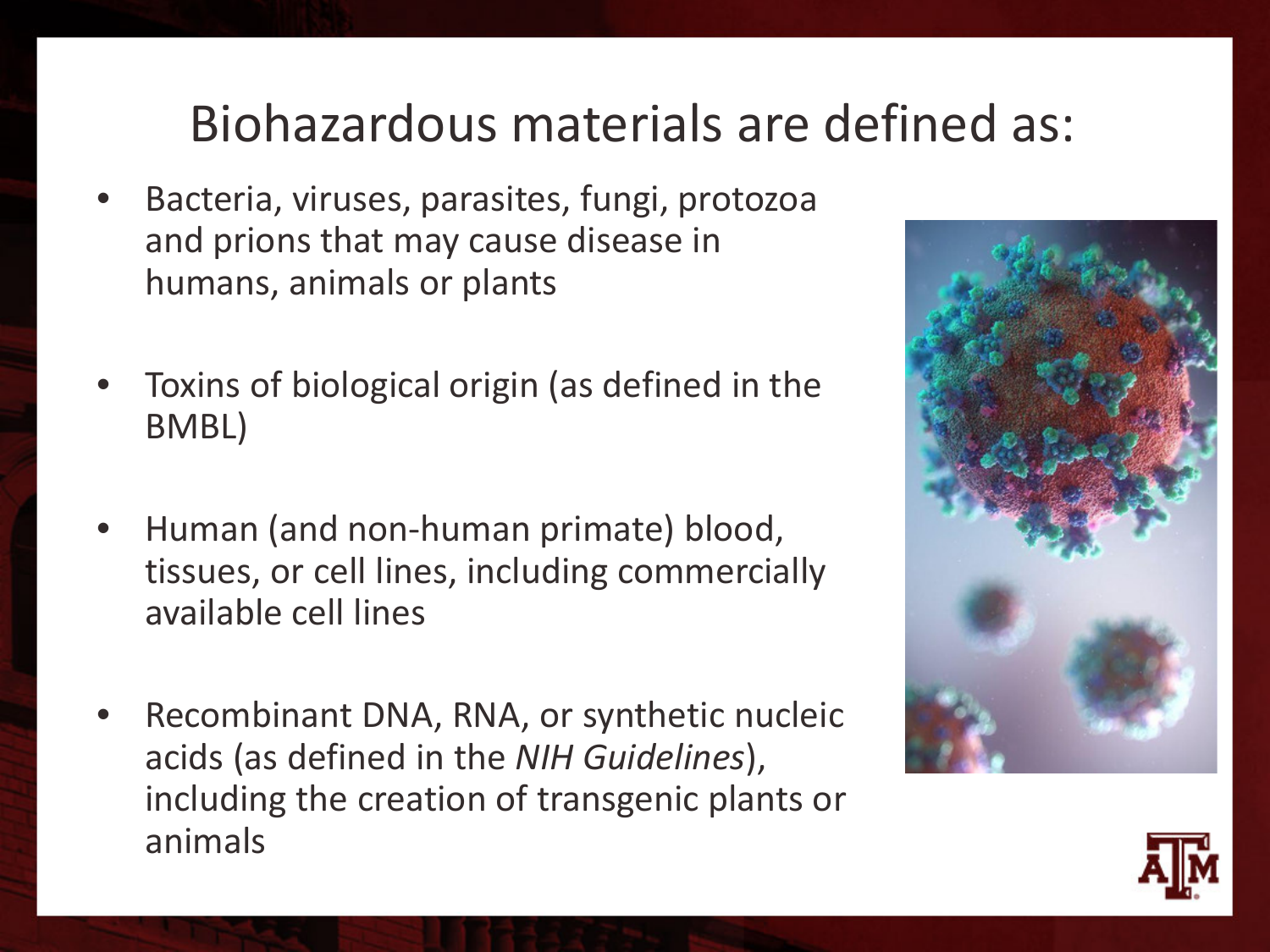On behalf of the Institution, the TAMU IBC is responsible for reviewing research involving recombinant DNA and/or biohazards conducted at or sponsored by Texas A&M for compliance with all applicable rules and guidelines.

### Two review processes:

- i. Administrative Review
	- Non-recombinant or exempt recombinant studies
	- IBC Chair may approve the submission on behalf of the IBC
	- $\bullet$  <30 days
- ii. Full Committee Review
	- Non-exempt, recombinant activities, activities requiring BSL-3 containment, etc.
	- Requires review during a monthly meeting
	- $\bullet$  30 60 days

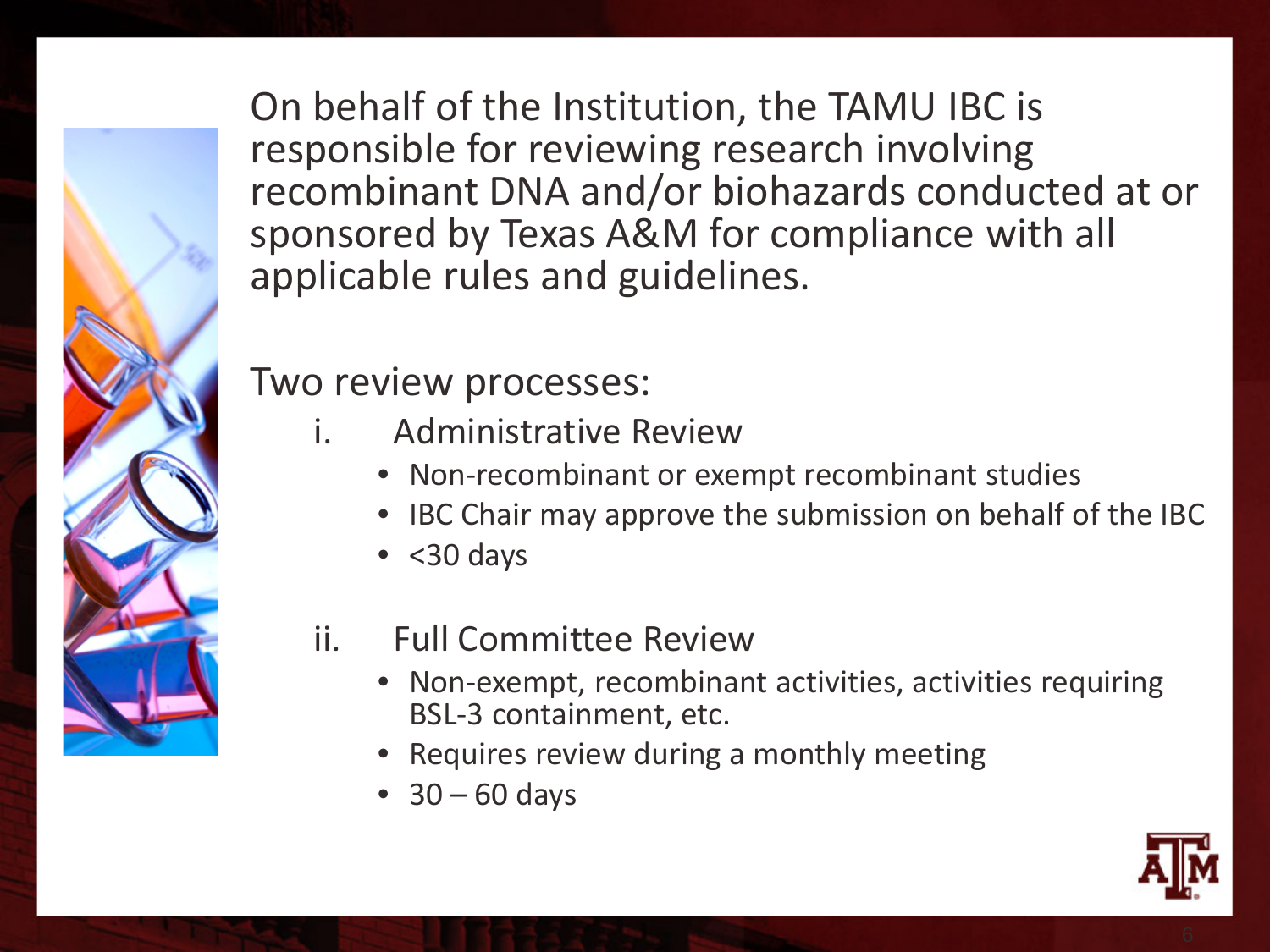# IBC Compliance and funding

- Proposals are not generally reviewed
- Funded awards, with biosafety compliance items identified by the PI, are reviewed by Biosafety
	- Awards not flagged by the PI are reviewed, too
- If the grant includes the use of biohazards, IBC approval is required
	- Any discrepancies between the grant and the IBC permit must be reconciled prior to approval of the permit and sign-off on the award.
	- If activities are sponsored by the TAMU PI, and occurring at another institution, IBC approval at the recipient institution is verified & documented.
	- Compliance items will be updated by Office of Biosafety in Maestro.



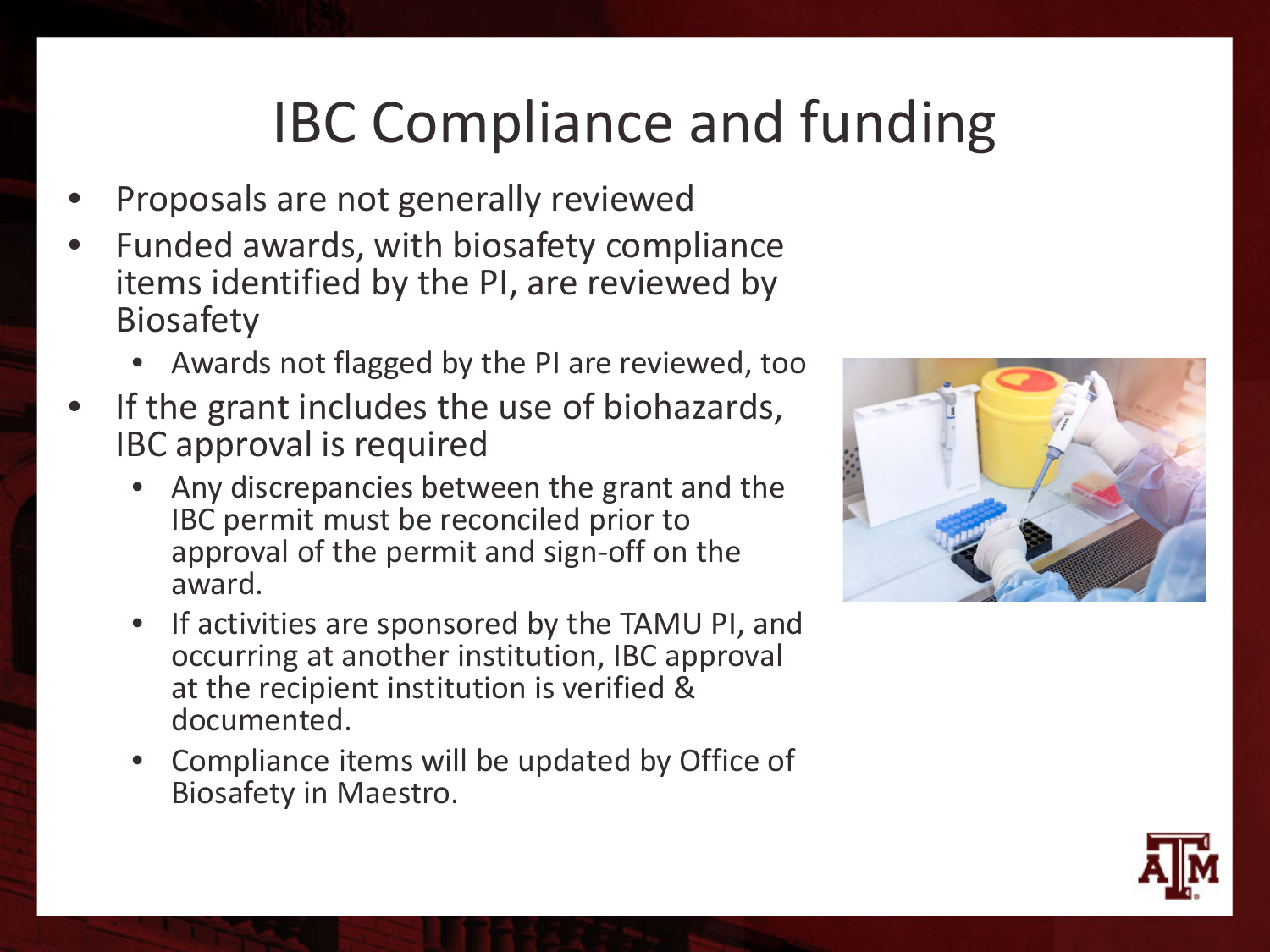# Material Transfer Agreements (MTAs)

Reviewed by Office of Biosafety if the transfer involves biological materials – to ensure the necessary approvals are in place.

MTAs define the parameters under which the materials may be used  $-$ <br>do they align with the PI's IBC approval?

If yes, we can approve. If no, an amendment will be necessary.

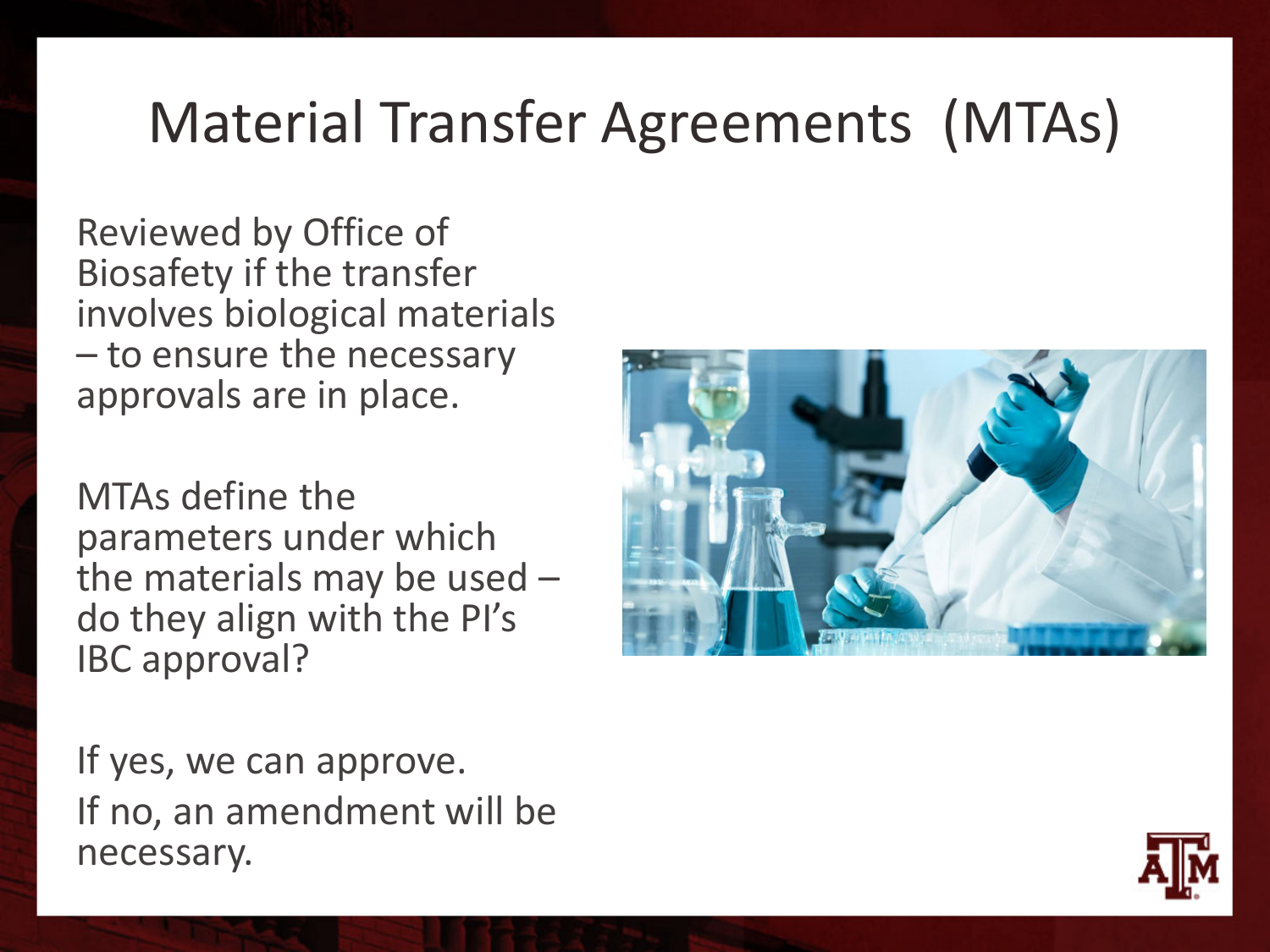## Reminders to help our Researchers

- Activities with biohazards require an application to be submitted by the Principal Investigator for review by the Institutional Biosafety Committee (IBC).
	- Principal investigators must be faculty members
	- Students, post-docs, etc. may participate but cannot be PIs
	- Others may initiate the application on behalf of the PI
- Submit complete applications (or amendments)
	- Don't wait until the last minute; request approval ahead of time
- Respond to IBC and Biosafety related correspondence:
	- Lab inspections
	- **Training**
	- Occupational Health
- Stick to the terms of the approved protocol

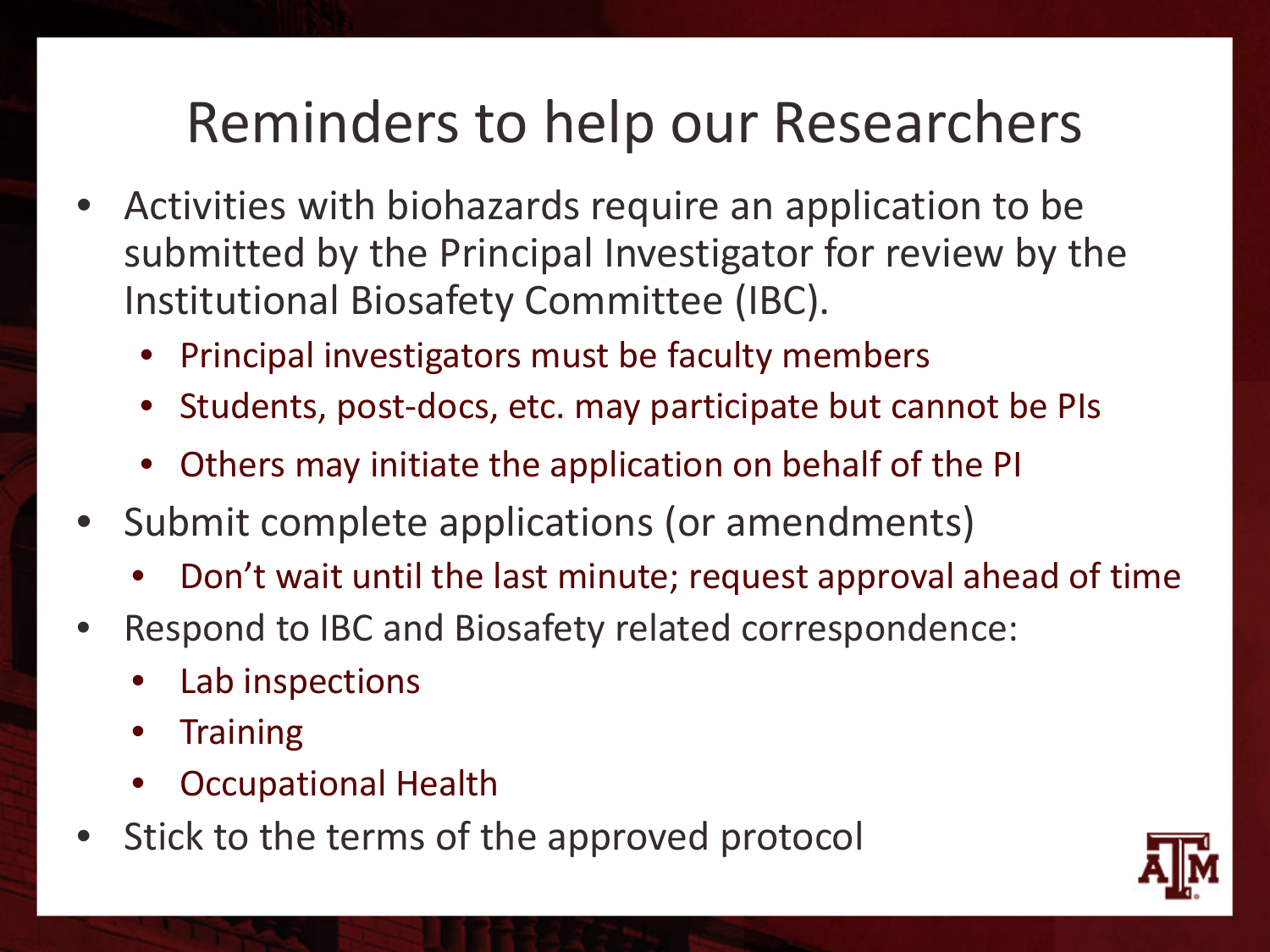### What else can we do?

- Notify the Office of Biosafety when new faculty are hired
- Notify the Office of Biosafety when faculty leave
- Assist faculty with compliance issues:
	- e.g. Biosafety cabinet inspection and certification
- Encourage questions
	- Request an official determination
- Join the Biosafety Compliance Network

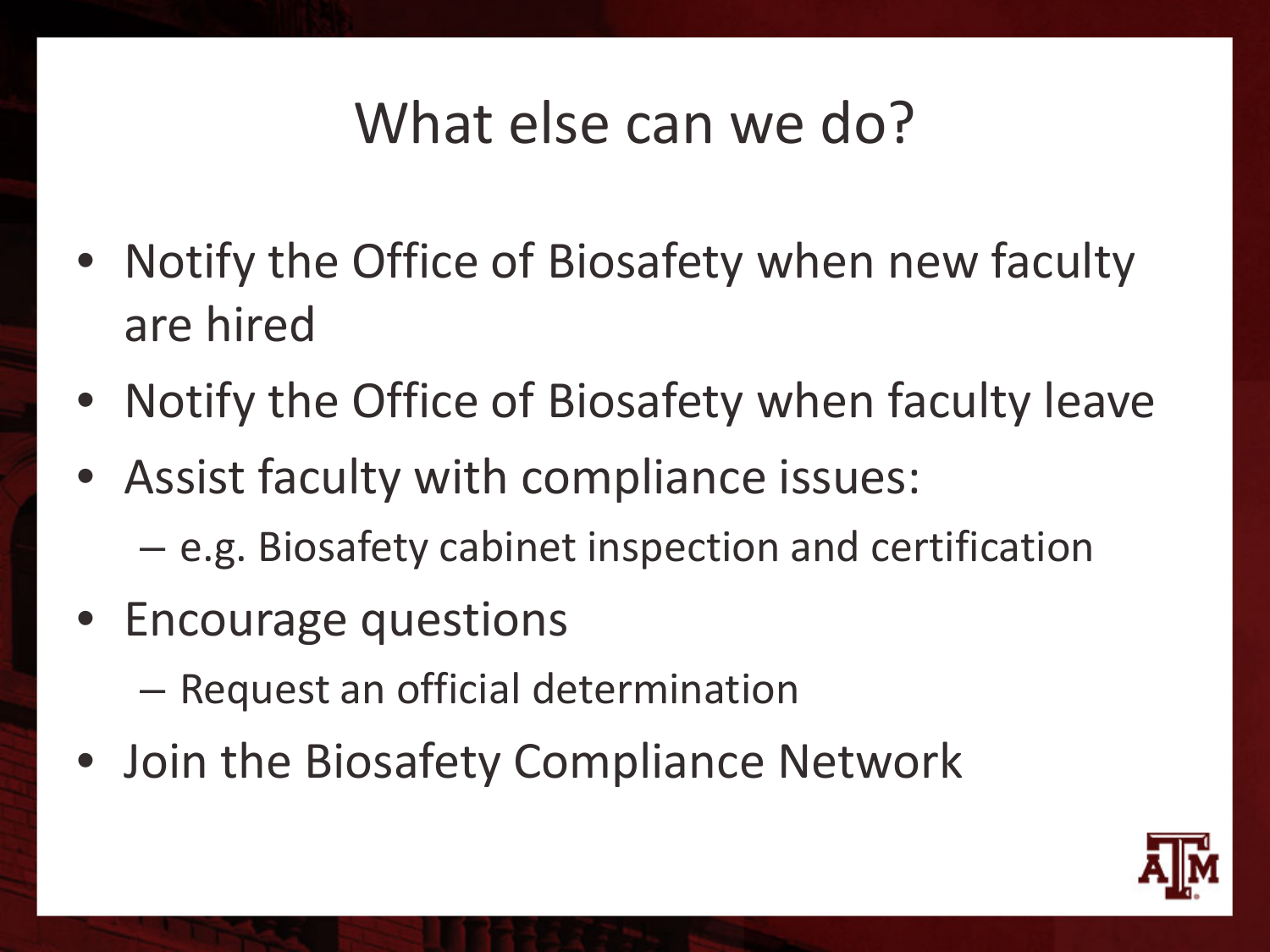### Take Advantage of Biosafety Resources

◆ Website: <https://rcb.tamu.edu/biohazards>

- Biosafety Manual: <https://rcb.tamu.edu/biohazards/biosafety-manual>
- ❖ Do I need IBC Approval?: <https://rcb.tamu.edu/biohazards/resources/do-i-need-ibc-approval> [and https://rcb.tamu.edu/biohazards/resources/transgenic-animals](https://rcb.tamu.edu/biohazards/resources/transgenic-animals-and-plants-approval)and-plants-approval
- $\dots$  **Biohazard Waste Disposal Guidelines:** [https://rcb.tamu.edu/biohazards/resources/biohazardous-waste](https://rcb.tamu.edu/biohazards/resources/biohazardous-waste-handling)**handling**
- ❖ PI Checklist for Work with Biohazards: [https://rcb.tamu.edu/biohazards/resources/biosafety-checklist-for](https://rcb.tamu.edu/biohazards/resources/biosafety-checklist-for-new-researchers)new-researchers

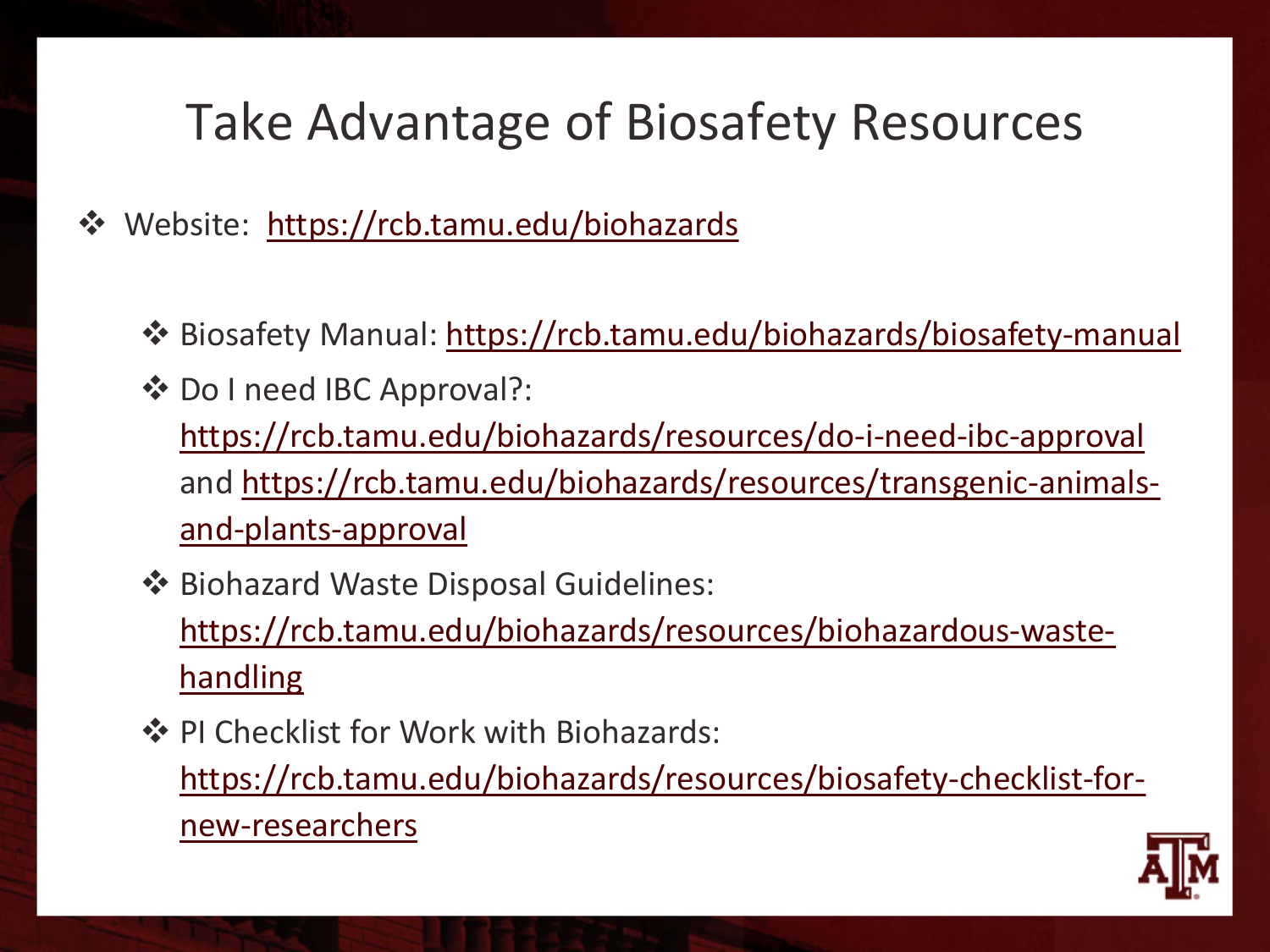# Office of Biosafety Contact Information

#### [ibc@tamu.edu](mailto:ibc@tamu.edu)

For assistance with iRIS, general questions related to IBC compliance, help with submissions, status updates, etc.

#### [biosafety@tamu.edu](mailto:biosafety@tamu.edu)

For questions about biosafety, assistance with training and outreach, scheduling lab inspections, reporting incidents, approval of MTAs, questions related to funded awards, etc.

#### [bohp@tamu.edu](mailto:bohp@tamu.edu)

For questions about occupational health enrollment & services, incident reporting, pre- and post-exposure risk mitigations, fit testing, etc.

### **Prefer talking to a person? Come visit our zoom office hours and chat with biosafety staff members.**

Tuesdays: 10:00 AM – 11:00 AM Thursdays: 4:00 PM – 5:00 PM

Email [ibc@tamu.edu](mailto:ibc@tamu.edu?subject=Zoom%20Office%20Hours%20Request) for the zoom connection information.

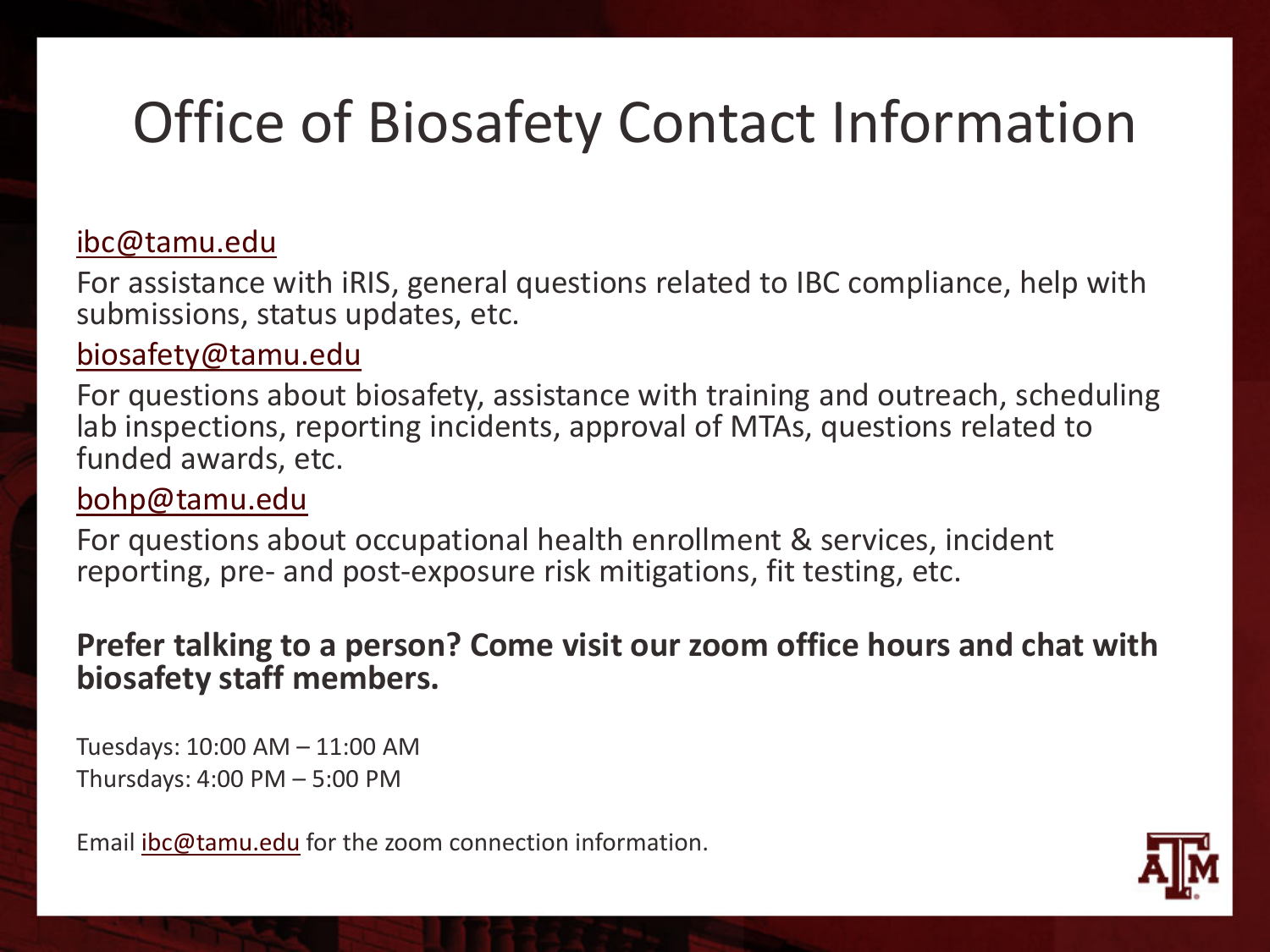### **Office of Biosafety Team**

#### Associate Biosafety Officers:

Dr. Jessica Bourquin (Assistant Director of Biosafety)

Dr. Ruchira Mitra

Dr. Charlotte Hieke

Ms. Susan Gater, MS (Responsible Official/Select Agent Program)

IBC Coordinators: Mr. Jeffrey Lane Ms. Bea Velez



Biosafety Occupational Health Program (BOHP)

Ms. Lauren Horton, MS, Manager

Ms. Jenifer Mathews

#### High Containment Lab Managers:

Ms. Wendy Wright Mr. David Perez Ms. Jessica Cobos, MS

Lab Facilities Management: Mr. Frank Cox Mr. Cliff Perry

Select Agent Program Manager: Mr. Todd Wisner, MS, ARO